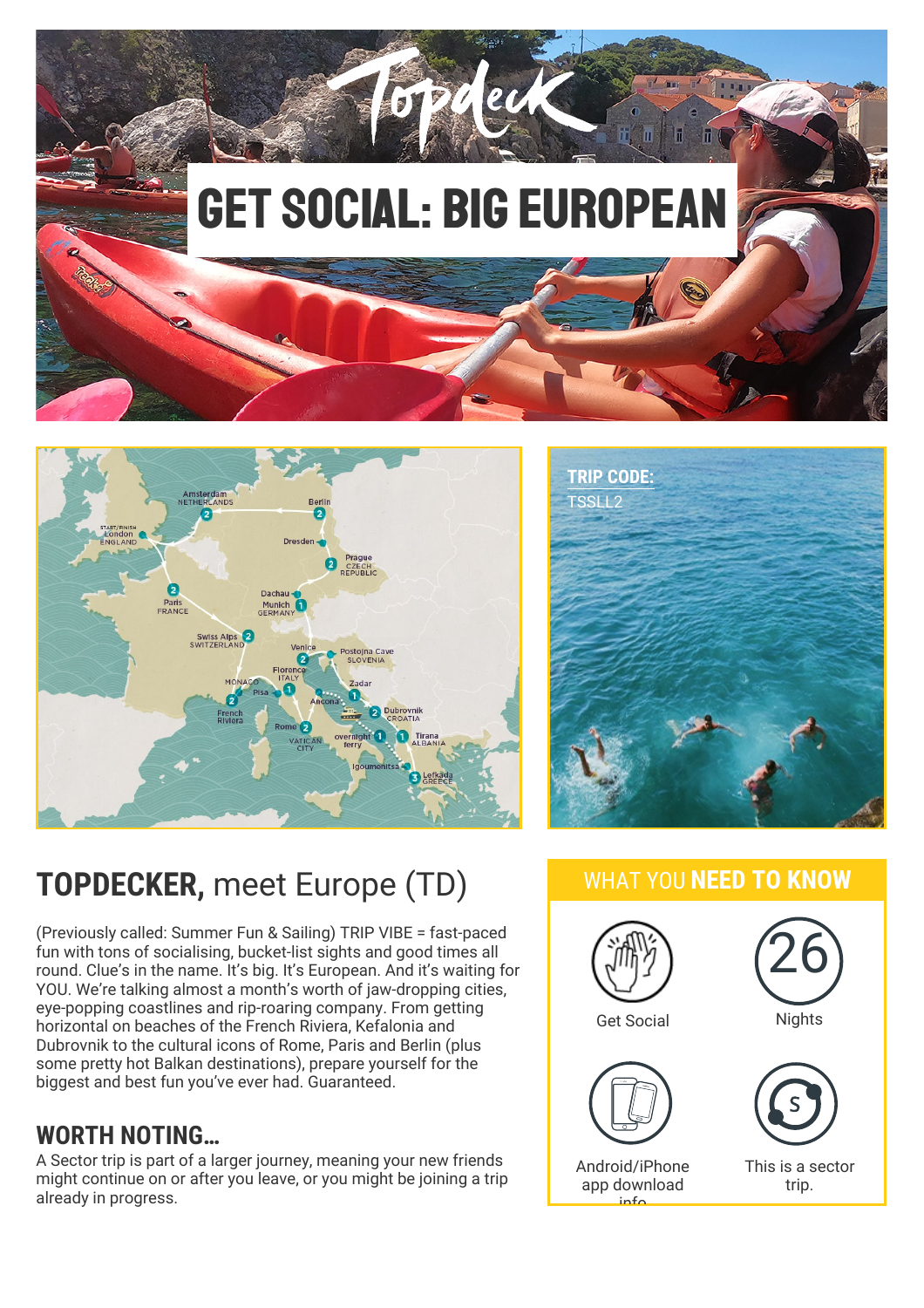# **HI,** and thanks for choosing to holiday with Topdeck

You can rest assured that we'll pull out all the stops to make your trip unforgettable. Now it's time to get excited about your holiday...

# ABOUTYOUR TRIP NOTES

These Trip Notes contain everything you need to know before your trip departs – including where to meet and what to bring. We recommend that you read these notes thoroughly so you know what to expect on your trip of a lifetime. Also, you can easily download and print this document off so you can bring it with you when you travel.

Please bear in mind that some points should be taken as a guide only – after all, everyone's different! For example, daily spending money and clothing lists can vary from one person to the next, so don't be alarmed if you don't expect to spend (or even wear) so much!

**PLEASE NOTE**: We strongly urge you to refresh this document as close to the time of your departure as possible to ensure you have the most up-to-date accommodation list and information available.

### **ON THE BUCKET LIST (INCLUDED)**

- + Paris highlights drive
- + Walking tour of Monaco with Trip Leader
- + Visit Pisa and see the famous Leaning Tower
- + Walking tour of Florence with local guide
- + Walking tour of Rome with Trip Leader
- + Two day sails around the Greek islands
- + Tirana highlights drive
- + Walking tour of Dubrovnik with local guide
- + Orientation walk of Zadar with Trip Leader
- + Walking tour of Venice with Trip Leader
- + Walking tour of Munich with Trip Leader
- + Visit former concentration camp Dachau
- + Walking tour of Prague with Trip Leader
- + Orientation walk of Dresden with Trip Leader
- + Berlin highlights drive

### **MORE INCLUSIONS**

- + Paris highlights drive
- + Walking tour of Monaco with Trip Leader
- + Visit Pisa and see the famous Leaning Tower
- + Walking tour of Florence with local guide
- + Walking tour of Rome with Trip Leader
- + Overnight ferry
- + A day's sailing the Greek islands
- + Tirana highlights drive with local guide
- + Walking tour of Dubrovnik with local guide
- + Orientation walk of Zadar with Trip Leader
- + Walking tour of Venice with Trip Leader
- + Walking tour of Munich with Trip Leader
- + Visit former concentration camp Dachau
- + Walking tour of Prague with Trip Leader
- + Orientation walk of Dresden with Trip Leader
- + Berlin highlights drive

# YOUR TRIP WILL YOUR TRIP WILL **TRIP CURRENCIES**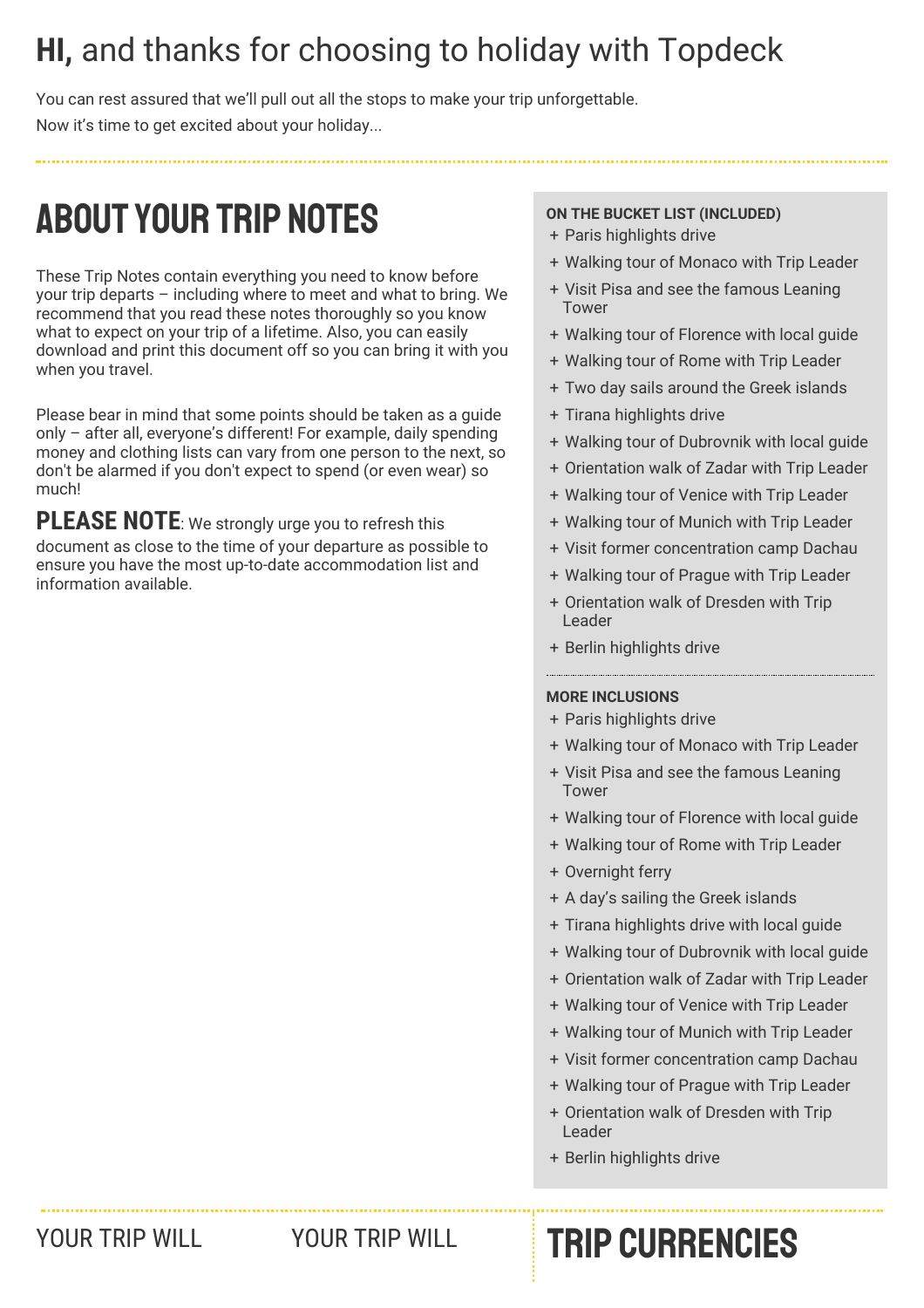### **P I C K U P :**

London **Europe** 

### **FINISH**

### **DROP OFF:**

London **Europe** 

E n gla n d -

- France -
- ++++++++++++++ Switzerland -
- Monaco -
- + Italy -
- Vatican Cit y -
- Greece -
- Alb a nia -
- Montenegro -
- Croatia -
- Slo v e nia -
- Germany -
- Czech Republic -

Netherlands -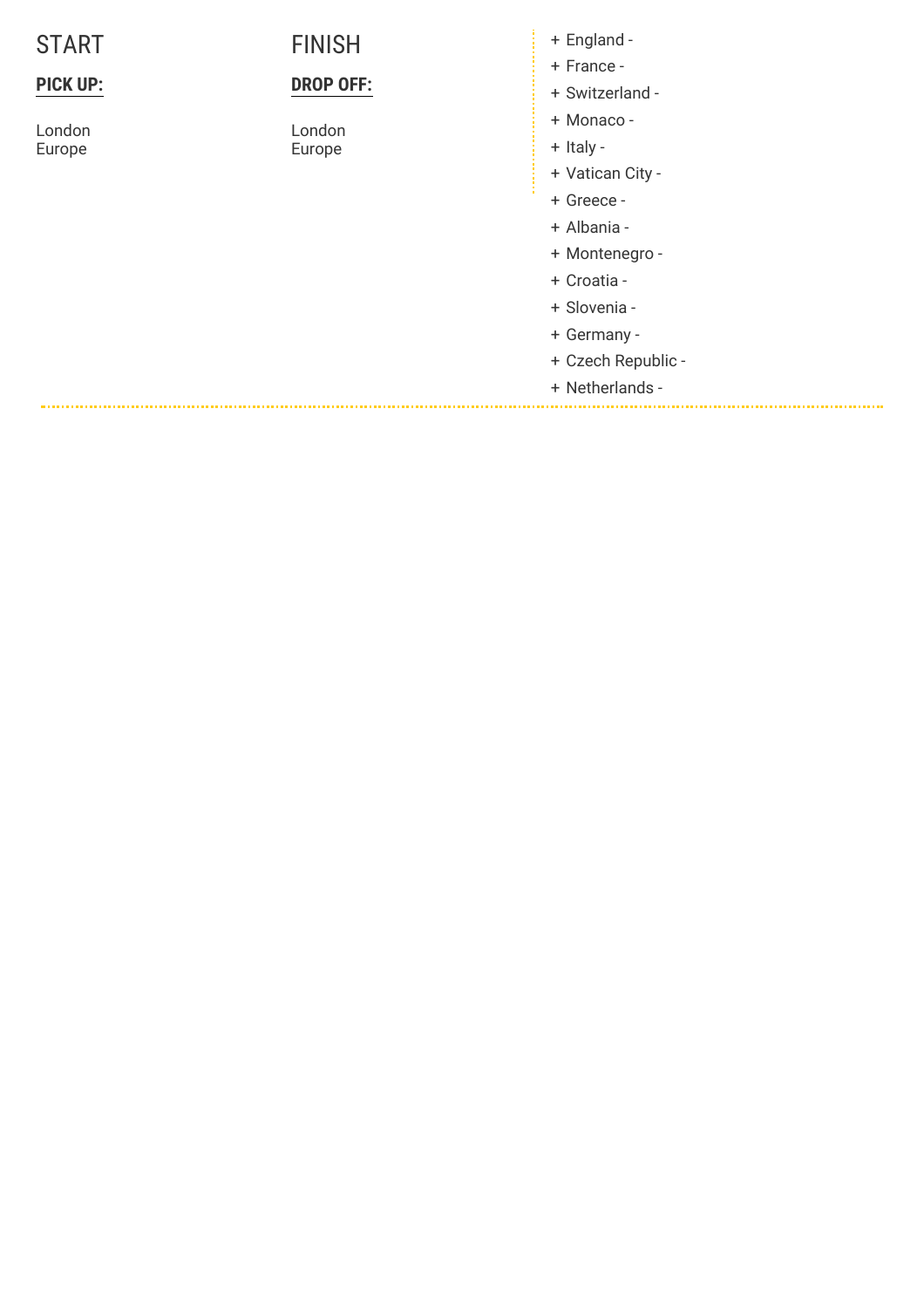# YOUR ITINERARY

## DAY 1 | LONDON (ENGLAND) – PARIS (FRANCE)

Give Queenie a wave, meet the crew and grab some supplies – we're hitting the road early to jump across the channel. The home of Coco Chanel, the Mona Lisa and cream cakes of dreams – Paris deserves its rep as the European capital for all things culture, fashion and food. We'll get to know the City of Love better with a driving tour before tonight's first dinner together.

**MEALS:** 《☆》

**INCLUDED TODAY:** 

+ Dinner +

+ Paris highlights drive

## DAY 2 | PARIS

This is your day, your way. So, make every second count. Create a solid dent in your bucket list with a visit to the Louvre (get your tix in advance!). Snap a pic of the Arc de Triomphe. Wander the Champs Elysées. Or discover the hidden backstreets with your travel buds. Walking not your thing? Stretch out those legs on an optional bike tour. Or jump aboard an optional river cruise down the Seine. Tonight, dress to impress for an optional cabaret show. Ooh la la!



- + Bike tour of Paris: from €30
- + Seine River cruise: from €10
- + Parisian cabaret show: from €75

## DAY 3 | PARIS – SWISS ALPS (SWITZERLAND)

Trade in Parisian streets for snowy peaks. Warm up those vocal cords, we'll be blasting some banging tunes on the ride into the mountains – stopping for a few pics on the way of course. Home to the 'Top of Europe', 72 waterfalls and one of the largest nature conservations in Switzerland – tonight we're bunking down in the mind-blowing Swiss Alps. This eve: sit back in the fresh alpine air with an ice-cold bevvie, or head into town and soak up the valley vibes. Yep, this is what you came for.



+ Breakfast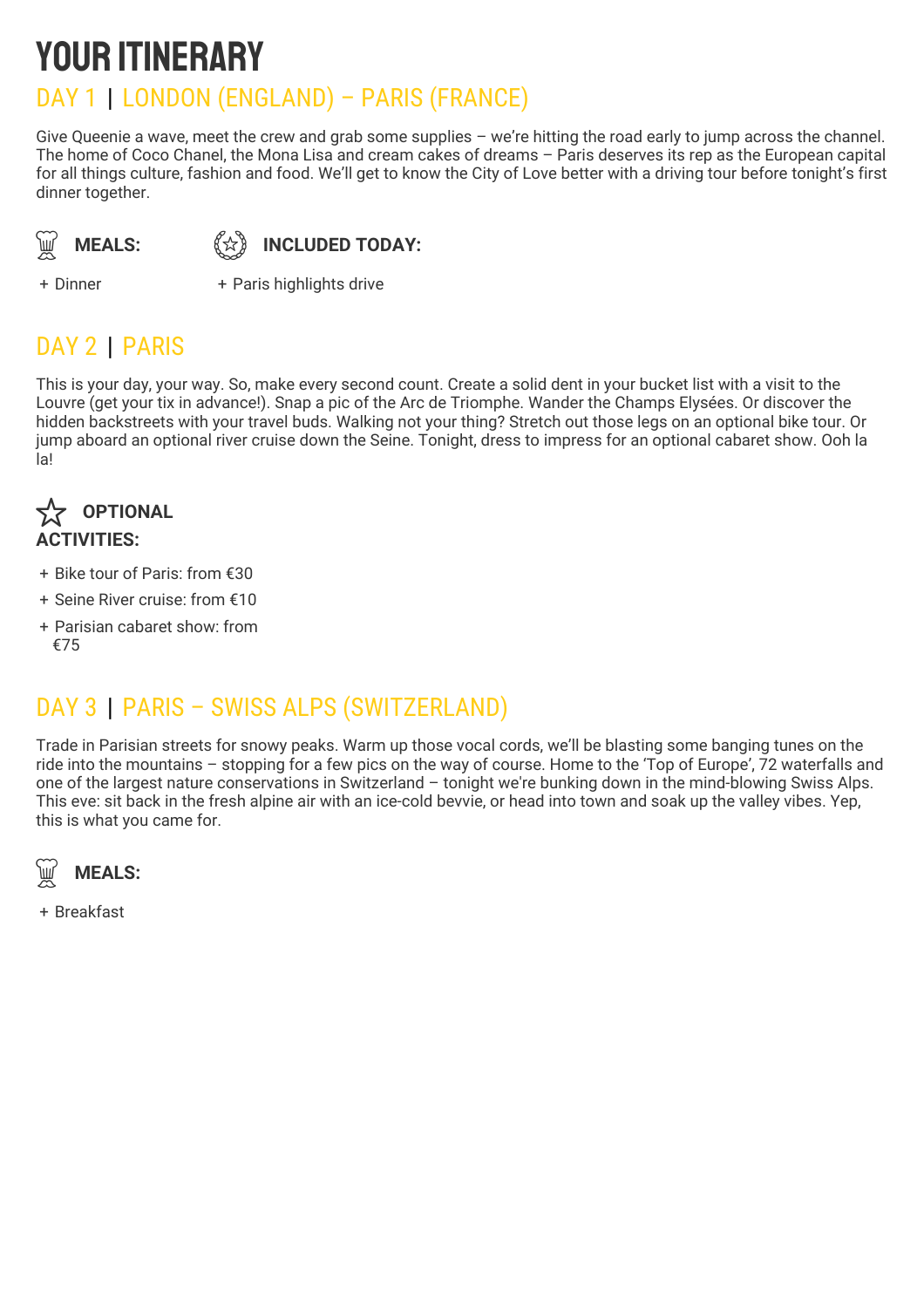## DAY 4 | SWISS ALPS

If the Swiss Alps had a Tinder bio it would read: fun-filled outdoor enthusiast – looking for a fellow adrenaline junkie to share adventures with. And we'd swipe right. Hiking. Biking. Skydiving. Helicopter-ing. It's all here. If you're wanting something a bit more low-key – strap on the Nikes and walk the valley floor. Or hop on board the Jungfraubahn railway for an optional visit to the Jungfrau Mountain summit. Expect plenty of fairytale villages en route! Haven't had cheese fondue yet? Go. Now.



- + Scenic excursion to Jungfrau ('The Top of Europe'): from 161.80 CHF
- + Skydiving in the Swiss Alps: from 450 CHF

## DAY 5 | SWISS ALPS – FRENCH RIVIERA (FRANCE)

Trade in your gruezi for bonjour as we head to the GLAM French Riviera. After dumping your stuff at the accommodation, this afternoon is totally up to you! Indulge in a bit of celeb spotting with a stroll around some of the world's most lavish waterfront properties (no judgement here). Head to the beach for a dip. Or find a local haunt for some seriously good seafood. Tonight, it's happy hour with the gang (happiness guaranteed, discounted cocktails are not).



+ Breakfast

### DAY 6 | FRENCH RIVIERA, INCLUDING MONACO

This morning, you do you! Sleep in. Laze on the beach. Go wild in the designer boutiques in Nice's Old Town. Try all the decorative pastries your elastic waistband can handle – then work them off with a walk up Castle Hill for alll the views. Later: roll with the jet set on a walking tour of Monaco and see how the 1% live (hint: it involves Ferraris and bathing in caviar). Feeling lucky? Hit the tables at the Monte Carlo Casino and make it rain (or not).

#### **INCLUDED TODAY:** (1)

+ Walking tour of Monaco with Trip Leader

## DAY 7 | FRENCH RIVIERA – PISA (ITALY) – FLORENCE

Squeeze in one last swim. Down your coffee. And wave goodbye to France – we're heading for the land of the long boot. First stop is Pisa, so think up a good pose for THAT photo. After, make your food baby sing as we roll into the capital of Tuscan cuisine and birthplace of gelato. This evening: take a wander along the Arno River and watch the sunset. Then: it's time to sample a scoop (or two) of the good stuff. Did someone say karaoke? If you're feeling it, join the gang in a battle of the classics at the bar later.

**MEALS:** (分)



+ Breakfast +

Visit Pisa and see the famous Leaning Tower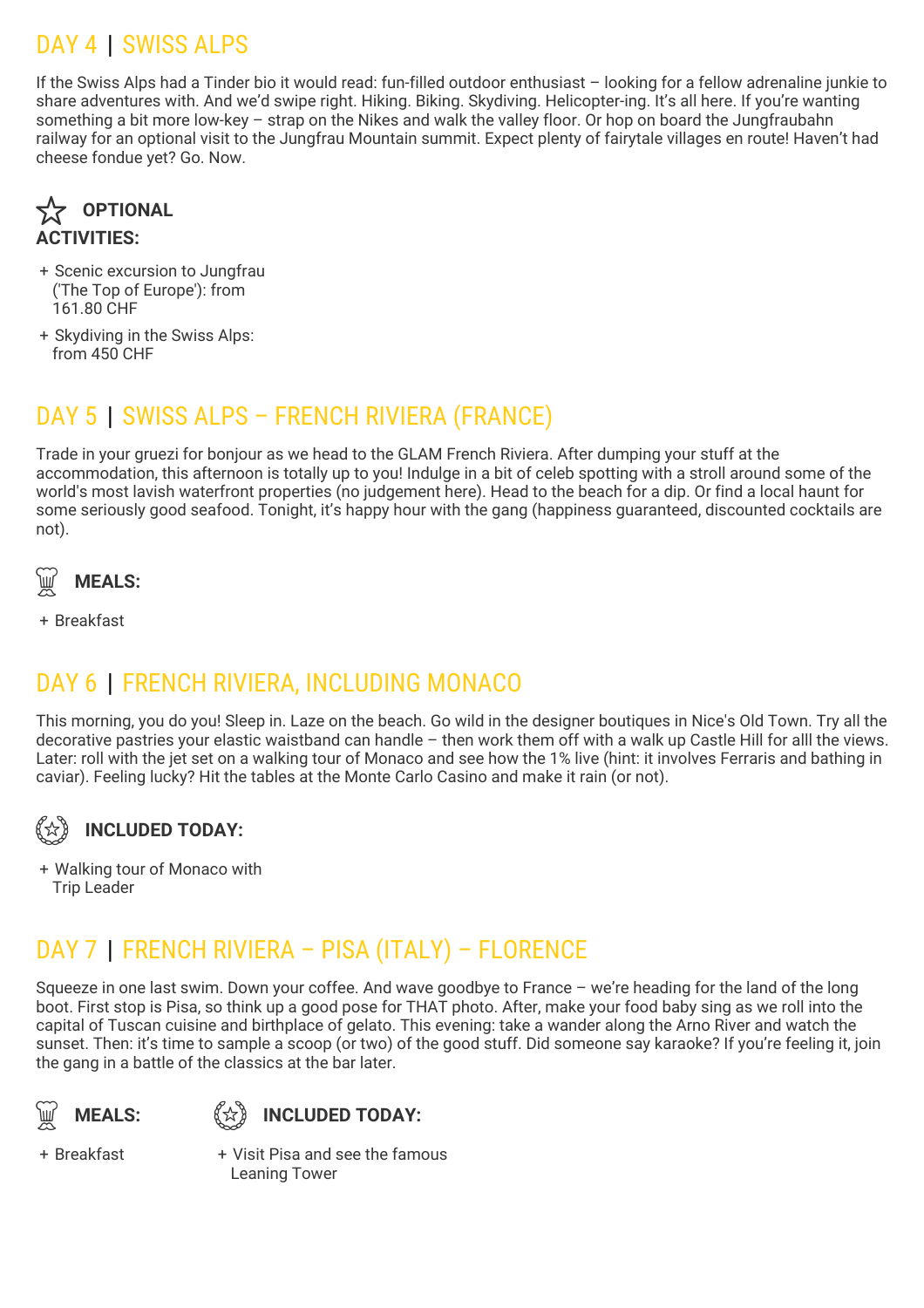## DAY 8 | FLORENCE – ROME

Before we hit the road, we'll delve deeper into this artistic capital with a local guide. Uffizi Gallery. Ponte Vecchio. Piazza della Signoria. The Duomo. See it all. Then? The history lesson continues – only this one isn't boring. Trust us. We'll pass by the Pantheon, throw our two cents in the Trevi Fountain, (don't) sit on the Spanish Steps and check out the mighty Colosseum before the day is done. Tonight, you're in Disneyland for foodies – so pull on your fat pants and track down some penne alla vodka (pasta and vodka are BFFs, trust us).

$$
\bigcirc \hspace{-0.1cm} \bigcirc \hspace{-0.1cm} \bigcirc \hspace{-0.1cm} \mathsf{MEALS:}
$$

 $\widetilde{\mathbb{R}}$  MEALS:  $\stackrel{\text{{\small $\left\{ \mathfrak{L} \right\} }}}{\longrightarrow}$  INCLUDED TODAY:

+ Breakfast +

+ Walking tour of Florence with local quide

+ Walking tour of Rome with Trip Leader

## DAY 9 | ROME

Time to live out those Roman Holiday fantasies – today is all about Vespas, espresso, two-cheeked kisses and pizza the way it's supposed to taste. Count your blessings on an optional tour of the Vatican City (if that's your thing). Or head up to Capitoline Hill for awesome views of the Roman Forum and Colosseum. Then, do as the locals do and indulge in a little dolce far niente (delicious idleness) at a local cafe or piazza. Tonight, shake out those fat pants for round two.



+ Guided tour of Vatican City: from €60

## DAY 10 | ROME – OVERNIGHT FERRY TO LEFKADA (GREECE)

Truth bomb alert: you've got a bit of a drive from Rome to Ancona today (where we'll swap the coach for a ferry). BUT once we're on board you're gonna have a cabin with an en suite for the ride. Plus you've got your awesome AF trip mates to keep you entertained. And when you wake up? You're in Greece – heck, yes!





+ Overnight ferry

+ Breakfast +

## DAY 11 | LEFKADA

Watch as the Greek coastline whizzes past the coach window before we settle into our base for the next three days – the jaw-dropping island of Lefkada. Expect: brilliant-blue waters lapping at crescent-shaped beaches and pebbly coves. And a free day to make the most of them. Nightmare. Grab a gyro and explore the rainbow-coloured town. Stroll around the marina. Then head to Agios Ioannis Beach for crystal-clear shallows and dazzling sunsets. Bliss.



+ Breakfast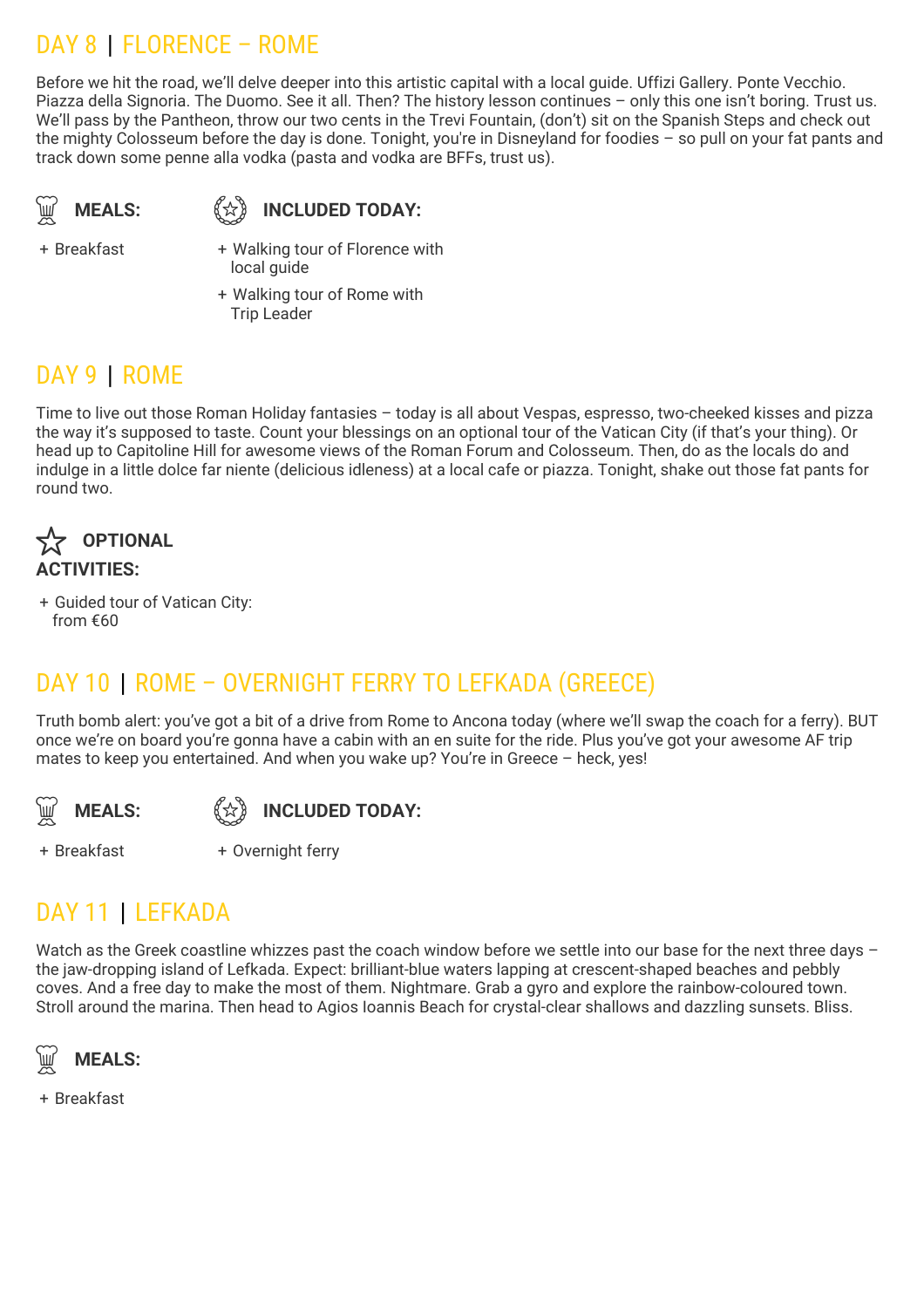## DAY 12 | LEFKADA, INCLUDING SAILING

Ahoy, me hearties! This morning we're swapping dry land for a day bobbling along the stunning Ionian Sea. Jump aboard the boat and find your sea legs – today's gonna be a good one. First port of call: a swim stop at the blue-andwhite paradise that is Egremni Beach. Then: we'll set sail for the BEAUT island of Kefalonia to splash around some more and explore the village. Stomach grumbling? We've got an on-board Greek BBQ lunch to sort that. And one final stop at the chill island of Ithaca before we drop anchor for the evening and head back to our hotel. Shake off that sand like T Swift taught you, and swap seafaring tales with the gang. Arrrrrr!

**MEALS:** 《☆》

### **INCLUDED TODAY:**

+ Breakfast

+ Lunch

+ A day's sailing the Greek islands

## DAY 13 | LEFKADA, INCLUDING SAILING

All hands on deck! Well – hands, feet and all the rest of you, preferably. It's back on the boat this morning for even MORE sailing, swimming and snacking around the dreamy Ionian Islands. We'll anchors away and make a photo stop at Papanikolis Cave (so big a Greek submarine hid in here during WW2, FYI), before setting course for the super-scenic island of Meganisi. And this arvo? Another included barbie lunch (feat. souvlaki), more swim sessions, and a jaunt around the neighbourhood's lush private islands. This evening: it's your final night in Greece, so hunker down in a beachfront bar and make the most of it.





+ Breakfast

+ Lunch

+ A day's sailing the Greek islands

## DAY 14 | LEFKADA – TIRANA (ALBANIA)

What happens when you paint a former communist capital in vivid colours? According to Tirana's artist-turned-mayorturned-TED speaker Edi Rama, people start paying taxes and crime rates plummet. True story. Say hello to our local guide when we tick off the main sights on a driving tour. Then: make sure you check out the crazy number of old bunkers here. Tonight, your mission – should you choose to accept it – get out there and find the city's best fried kaçkavall cheese. Mmmmm.

**MEALS:** 《☆》



+ Breakfast +

+ Tirana highlights drive with local guide

## DAY 15 | TIRANA – DUBROVNIK (CROATIA)

Press your nose to the window and soak up all the stunning views racing past the coach window as we make our way to the most famous walled city in Europe. Thanks Game of Thrones. This afternoon, we'll take a wander around Dubrovnik's tiny cobblestone streets with a local guide. And later? Head to Bu~a Bar for some relaxed cliffside bevvies. Or check out the acrobatic antics at Revelin nightclub. Did we mention it's in a 16th-century fortress?

**MEALS:** (分)



+ Breakfast +

Walking tour of Dubrovnik with local quide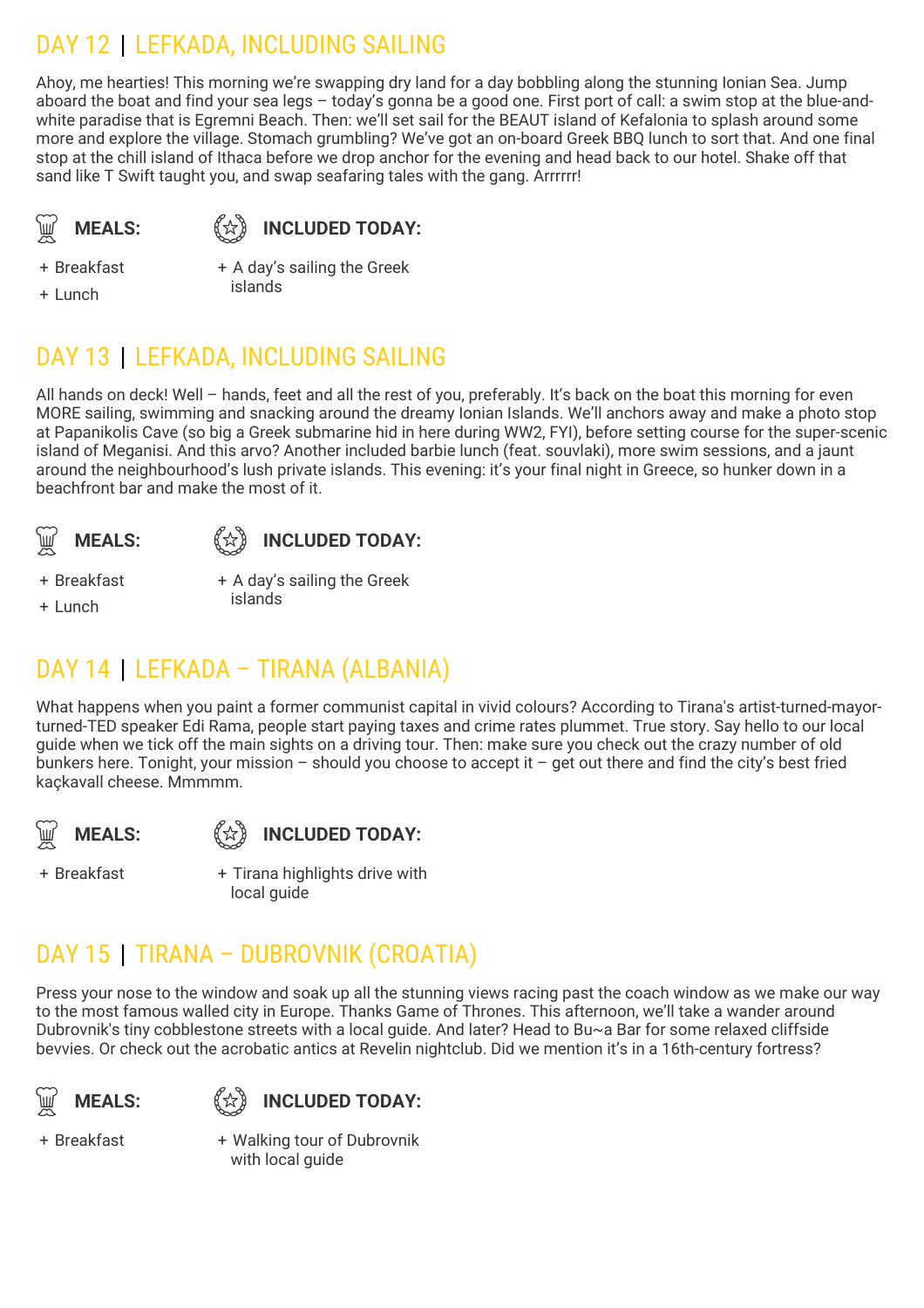## DAY 16 | DUBROVNIK

Don't be fooled. Dubrovnik is so much more than snapping a selfie on some steps. Although, you can totally get your fill of GOT with a Cersei-themed tour today, if that's your thing. Rather take to the water? Sign up to a sea kayaking excursion – swim stops at the island of Lokrum included. Get your fix of awesome views with a stroll along the ancient city walls or take the cable car up Mt Srd. Then tonight: hit the d-floor for round two. Or find a local wine bar to sample Croatia's delicious grape-juice.



+ Sea kayaking around the ancient City Walls of Dubrovnik: from 230 HRK

## DAY 17 | DUBROVNIK – ZADAR

Ready for something a bit... quirky? It's called the Sea Organ. And we'll discover this unique art installation – along with the Zadar's eclectic mix of Roman ruins and public art - on an orientation tour with our Trip Leader. Bearings established, the rest of the day is ours for the taking. Explore the Old Town, check out the city walls or sit back with a cocktail at The Garden Lounge. 100% up to you.





+ Breakfast +

Orientation walk of Zadar with Trip Leader

## DAY 18 | ZADAR – VENICE (ITALY)

Starting to have gelato-shaped dreams again? DW – you've got another chance to get your fill when we arrive in Venice later today. But first: an optional round of stalagmite spotting at the beautiful Postojna Cave. Fun fact: this allnatural maze of tunnels and caverns was hollowed out by the Pivka River around two MILLION years ago. When we get to Venice, it's time to see what all the fuss is about. Centuries-old architecture. Inventive cuisine. And a bucketload of culture. Dinner is up to you tonight but we've got the inside scoop on where to go.



**OPTIONAL** 

+ Breakfast

## **ACTIVITIES:**

- + Visit Postojna Cave: from €25
- + Get a personalised trip T-shirt or hoodie: from €21

## DAY 19 | VENICE

You know it as The Floating City, but this place is actually sinking (slowly). Today we'll check out the who's who of Venice's usual suspects on a walking tour with our Trip Leader – ticking off the likes of St Mark's Square, Doges Palace and Accademia Bridge. Then: take an optional gondola ride down the Grand Canal. You're in Venice after all. Need some suggestions for your free time this afternoon? Insider tip: spend some time seeking out the epic Libreria Acqua Alta bookshop or head off the tourist trail with a trip to Guidecca Island.



+ Walking tour of Venice with **Trip Leader** 



Gondola ride: from €30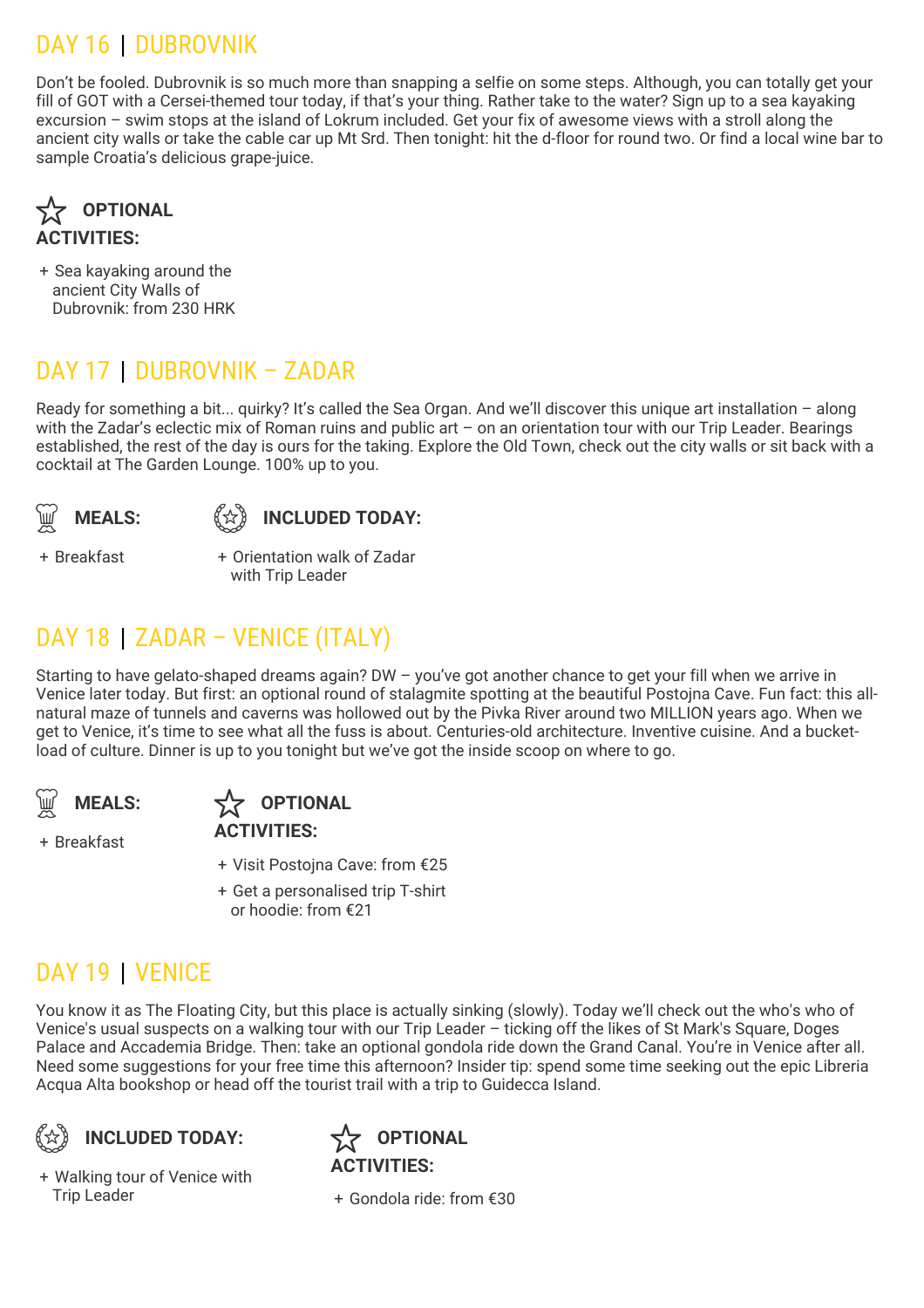## DAY 20 | VENICE – MUNICH (GERMANY)

Next up? A country where beer is officially considered an essential food group (right next to sausage and sauerkraut). Say hello to Germany! We'll kick things off with a walking tour of Munich then it's the moment you've been waiting for – an appropriate occasion to wear lederhosen. Head to the 428-year-old Hofbräuhaus for a royal Happy Hour experience or find the Chinese beer garden (or any beer garden for that matter) for a stein-sesh with your trip mates. Prost!

**MEALS:** 《☆》

**INCLUDED TODAY:** 

+ Breakfast +

Walking tour of Munich with Trip Leader

## DAY 21 | MUNICH – PRAGUE (CZECH REPUBLIC)

First today: a visit to former concentration camp Dachau for a lesson in the resilience of humanity. Then: on to Prague. Our Trip Leader will help us get acquainted with this picture-perfect city – complete with a quirky clock tower – and point out all the must-dos for our free day tomorrow. Tonight? Hit the town to try some local Czech beer. It'd be rude not to.



**INCLUDED TODAY:**

+ Breakfast +

Visit former concentration camp Dachau

+ Walking tour of Prague with Trip Leader

## DAY 22 | PRAGUE

How you spend your day is 100% up to you. And trust us, there's plenty to Czech out (ha!). Seek out the John Lennon wall. Soak up some history at the Communist Museum. Take the funicular up Petrin Hill for allll the views. Or grab a delish roast pork roll at one of the street vendors lining Old Town Square. Fancy yourself as a bit of a beer connoisseur? Don't miss the beer tasting optional this afternoon. 11 different Czech beers + tapas = good times all around.



+ Local beer tasting in Prague: from 800 CZK

## DAY 23 | PRAGUE – DRESDEN (GERMANY) – BERLIN

Another day, another food-obsessed European city. But first: get acquainted with 800-year-old Dresden – a city virtually destroyed in WWII and then rebuilt – before we make tracks to Berlin. Prep yourself for currywurst and more hipsters per capita than anywhere else. We'll drive you around the main sights including (what's left of) the Berlin Wall, Zoo Gardens, the Holocaust Museum, Charlottenburg Palace and Alexander Platz. Then: hunt down a pretzel the size of your head and some Berliner Pfannkuchen – the doughnut's German cousin.





+ Breakfast +

- Orientation walk of Dresden with Trip Leader
- + Berlin highlights drive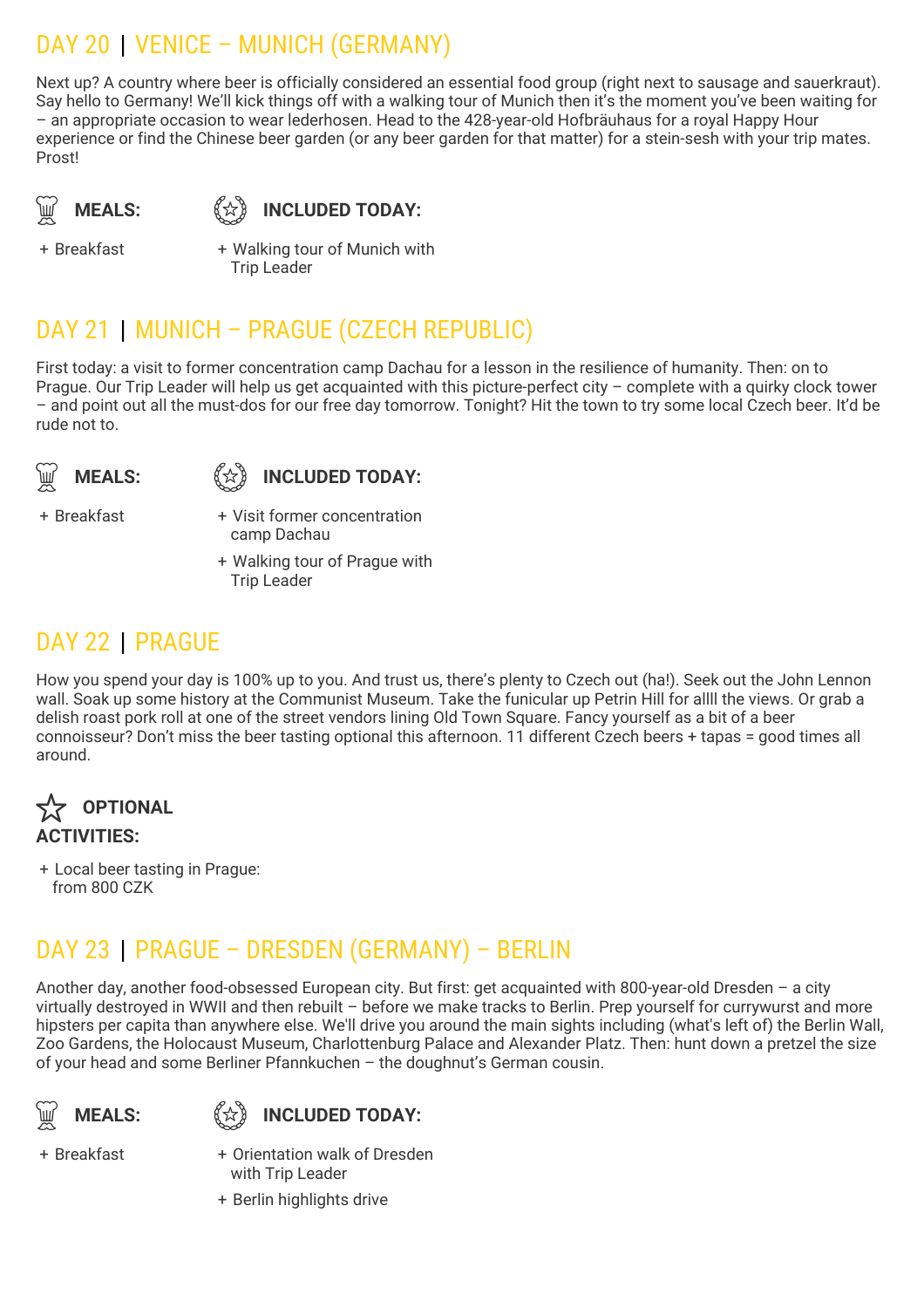## DAY 24 | BERLIN

You've got 24 hrs here. Make the most of it. Our advice? Opt in for a historic walking tour that's, you know, not boring. Get a local insight into what the city was like under Nazi rule and tick off the likes of the Reichstag, Checkpoint Charlie and Brandenburg Gate. Or put those taste buds to the ultimate test on an awesome AF food tour. We're talking kebabs, pastries, currywurst, pierogi and local beers (you're in Germany after all). Tonight, it's time to see whether this city's nightlife really lives up to the hype.



- + Third Reich walking tour: from €12
- + Berlin food tour: from €45

## DAY 25 | BERLIN – AMSTERDAM (NETHERLANDS)

The trip may be coming to a close, but it's not over yet! We've got our eye on Amsterdam today. It's time to hit the cobblestones and explore – check out the likes of Dam Square, the Royal Palace and the National Monument. Then, this place is a foodie's haven: try traditional Dutch pancakes (sweet/savoury/both at once) or head to the Foodhallen for alllll the world snacks. Later, make a beeline for a canalside wine bar or brewery to keep the good times rolling.



+ Breakfast

### DAY 26 | AMSTERDAM

This is our last full day together. So, don't hang about – get on your bike! Check out Amsterdam's iconic canals, bridges and parks on an optional bike tour. Or for the culture fiends – delve a bit deeper with a visit to the Anne Frank House (don't forget to book in advance!) or the Van Gogh and Rijksmuseum. Whatever you get up to, make sure you're back in time to toast the final night of our European adventure at tonight's group dinner.



**OPTIONAL ACTIVITIES:**

+ Dinner

+ Bike tour of Amsterdam: from €25

### DAY 27 | AMSTERDAM – LONDON (ENGLAND)

Amster-DAMN that was good. But now it's time to hit the road back to ol' Blighty. Blast the Trip Song one last time and swap Insta handles – you'll need them to organise next year's reunion trip!



+ Breakfast

# Tipping

### **NO TIP NECESSARY**

Your Topdeck Trip Leaders and Drivers never expect tips, and they won't ask for any either. We also know how much tipping can cost you. So go ahead – spoil yourself with the money you save traveling with us (just don't forget Mum's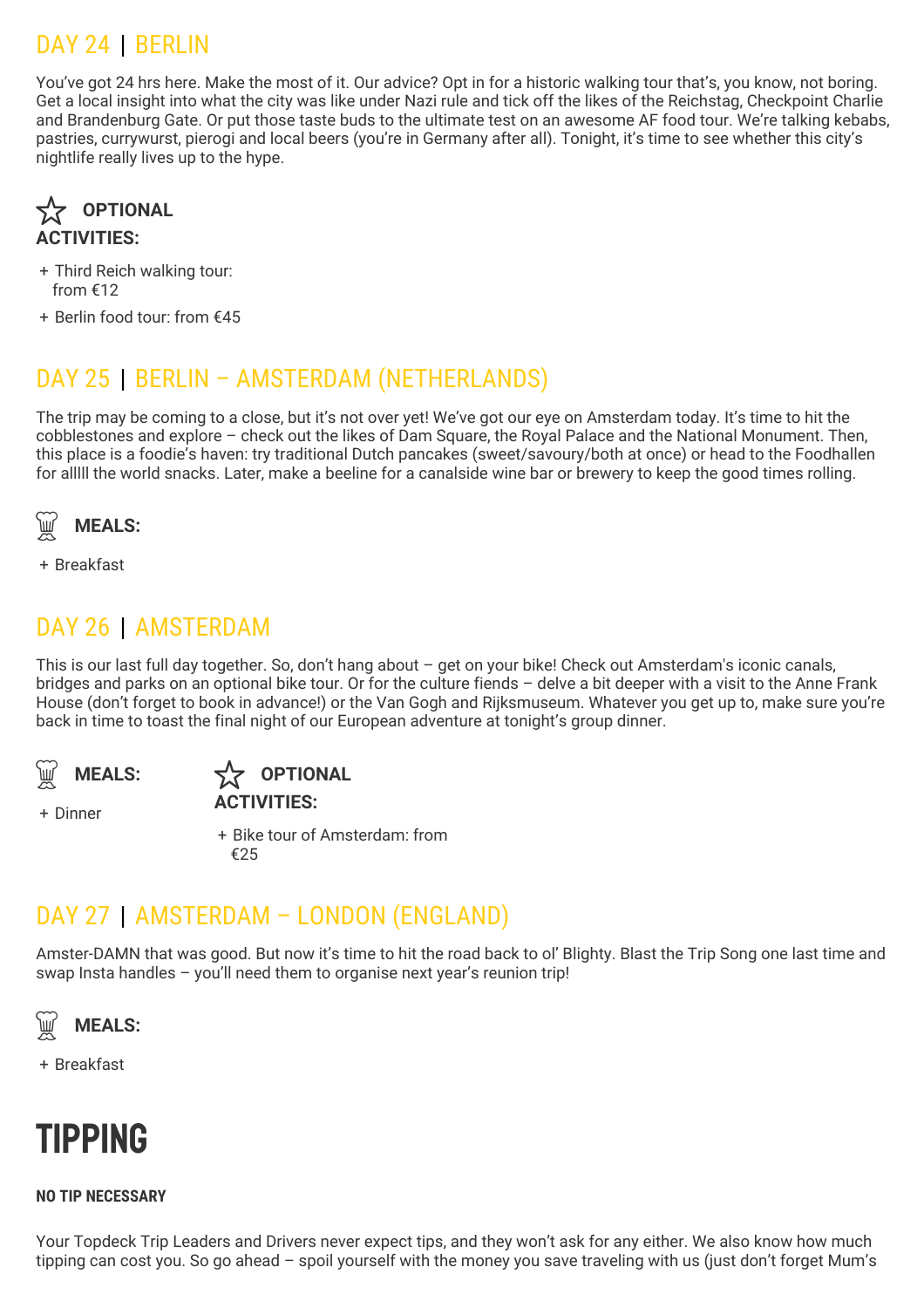# Topdeck Travel App

Our app is available to download before you travel. With a range of cool features including a currency converter, budget planner, check-in tool and group chat, it'll help you plan your trip like a pro. Think of it as your very own Topdeck Trip Leader in the palm of your hand.

### **TRIP GROUP CHAT**

Connect with your fellow Topdeckers before you depart and begin your magical friendship in the flash of a winking face emoji.

### **ITINERARY VIEWER**

Get the lowdown on where you'll be going and what activities you'll be doing on each day of your trip with this handy little tool.

#### **CHECK-IN**

Plug in all your vital deets and we'll keep them safe for when you really need them. Making your life easier, one swipe at a time.

#### **BUDGET TRACKER**

Keep an eye on your holiday spending, leaving you with more FUN-ds to play with. Think: elaborate Spanish feasts (not questionable supermarket sandwiches).

#### **MAPS**

Navigate your way to meeting points and lesser-known local gems using pins dropped by your Trip Leader, seek out your own bucket list sites and take to the streets like a pro.

Once the trip is over, you'll need the app to give us feedback about your trip experience. We love to hear what you thought about your trip, as it helps to give us an idea of the things we're doing well and the things we could be doing better.

**PLEASE NOTE:** The Topdeck Travel App should only be downloaded once you have booked your trip. You will not be able to log in unless you have a Topdeck booking reference number.

**GET IT FOR [IPHONE](https://itunes.apple.com/gb/app/topdeck/id994727866?mt=8) GET IT FOR [ANDROID](https://play.google.com/store/apps/details?id=com.FlexiTechSolutions.TopDeck&hl=en)**



# Passenger safety

**NIGHTS OUT**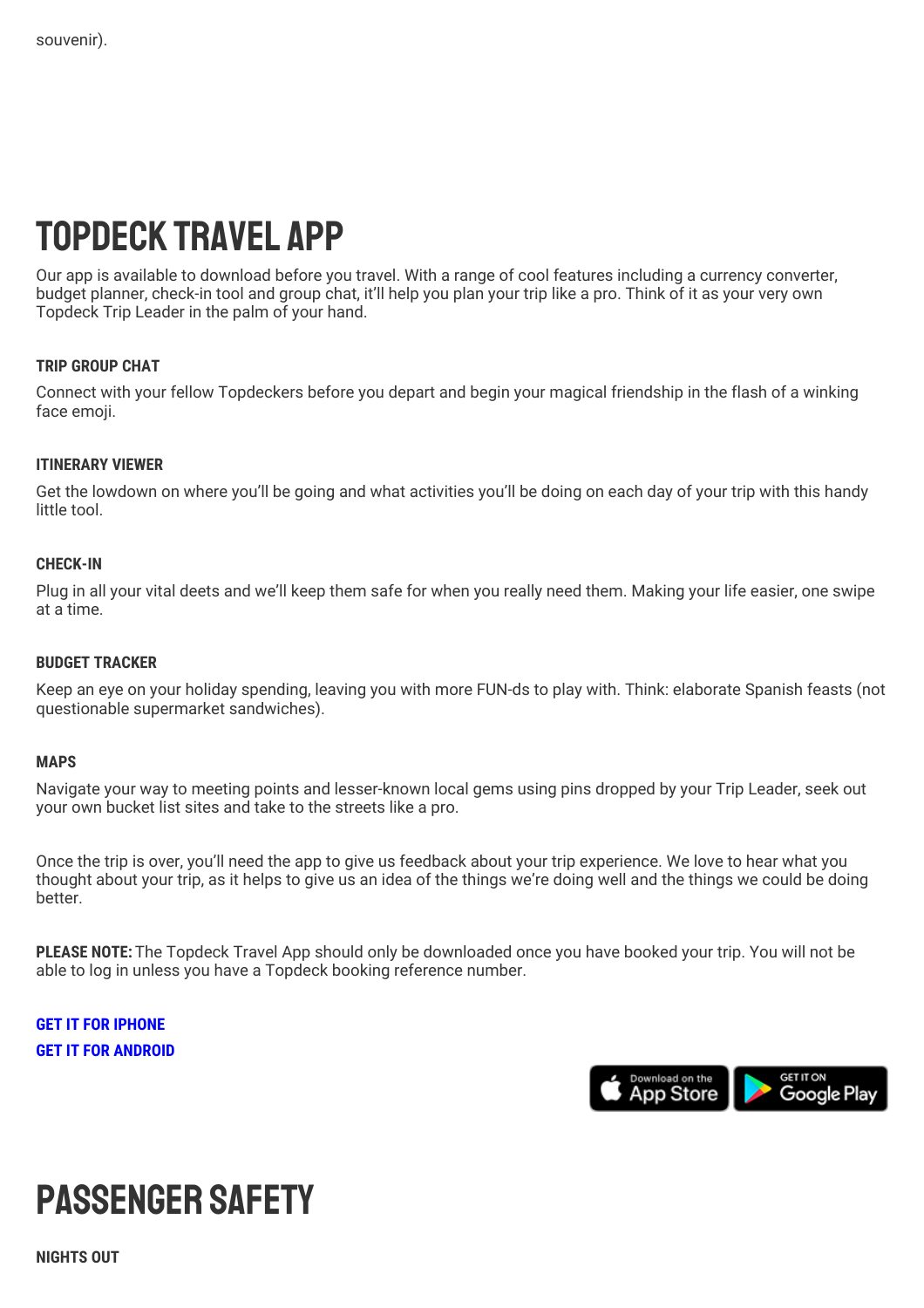One of the best parts of travelling is experiencing the nightlife and entertainment each city has to offer. However, amidst the fun and excitement, it's important to be aware of your surroundings and personal safety as well. Before you hit the road with us, be sure to familiarise yourself with the following safety information.

When you're on a night out, remember to avoid walking alone, particularly through deserted areas like beaches and back streets. Always stick together, take a registered taxi where possible, and keep a note of your accommodation details so you can find your way back to your fellow Topdeckers if you become separated. It's also a good idea to get your Topdeck trip mates' mobile numbers in case you need to get hold of them while out and about.

In some countries, alcoholic measures can be considerably larger than what you may be used to. Try to keep track of what you're drinking, and if you see one of your trip mates looking a little worse for wear, take them back to your accommodation. Never leave your drink unattended.

It's also important to be aware that what you might consider harmless flirting may be interpreted differently in some countries. Be yourself and have fun, but stay savvy – you don't want to find yourself in an uncomfortable situation.

### **RESPECTING FELLOW PASSENGERS**

Here at Topdeck, we're all about inclusivity. We want to make sure that everyone has a great time on our trips, and that everyone feels like they're part of one happy Topdeck family.

What we're not about is excluding people or making them feel like they don't belong - that's just not what families do. That's why we always encourage Topdeckers to be kind and courteous to their fellow passengers. The golden rules? Always remember to respect each other's space, be mindful of causing excessive noise in shared accommodation and treat others how you'd wish to be treated yourself. Easy!

#### **DRUG USE**

Topdeck has a strict zero-tolerance drug policy. Passengers should not bring any illegal substances onto the Topdeck coach or into any of the accommodation we stay in on our trips. This includes marijuana, even if it is legal in some of the states your trip passes through. If you are found in possession of drugs, you will be removed from the trip. All instances of drug possession will be reported to Topdeck Head Office, who may consider alerting the relevant authorities.

**REMEMBER –** if you are found in possession of drugs, not only could you risk getting in trouble with the local police, but our Driver will also be held responsible if drugs are found on the Topdeck coach. Trust us, you wouldn't want that to happen to any of our Drivers - they're awesome.

#### **MENTAL HEALTH AND WELLBEING**

Culture shock, homesickness, random periods of feeling down – these things happen and are totally normal. You can rest assured that if you're feeling low, your Topdeck crew will do their utmost to cheer you up again**.**

Measures you can take to look after your mental health and wellbeing while on the road with us are:

- + Call home. Sometimes it's nice to hear a familiar voice and have a good old-fashioned catch up with your loved ones
- + Eat well. Never underestimate the power of a good, wholesome meal. Nobody feels at their best when they're hungry!
- + Drink responsibly. Not only will you swerve the dreaded hangover, but by keeping an eye on what you drink, you could also avoid getting into any potentially uncomfortable situations
- + Talk to your Trip Leader. Don't forget, they're probably far from home, too so they're sure to know of some triedand-tested ways to beat the blues
- + Integrate with your fellow Topdeckers. This one is key! The more fun you're having on your trip, the less likely you are to feel homesick (trust us).

#### **HOW TO BE A RESPONSIBLE TRAVELLER**

Responsible travel isn't difficult to achieve. With a little conscious thought and preparation, you can have an awesome holiday AND have a positive impact on the places you visit. Sweet!

Here are five things you can do to ensure you're travelling responsibly:

- + Conserve water. You know the drill reuse your hotel towels, take short showers and remember to turn off the tap when you're brushing your teeth
- + Reduce your waste. Ditch the plastic bag, refuse unnecessary packaging, dispose of your waste responsibly and recycle as much as possible
- + Go local. Hunt down locally owned and operated restaurants and bars, shop in local markets and book tours and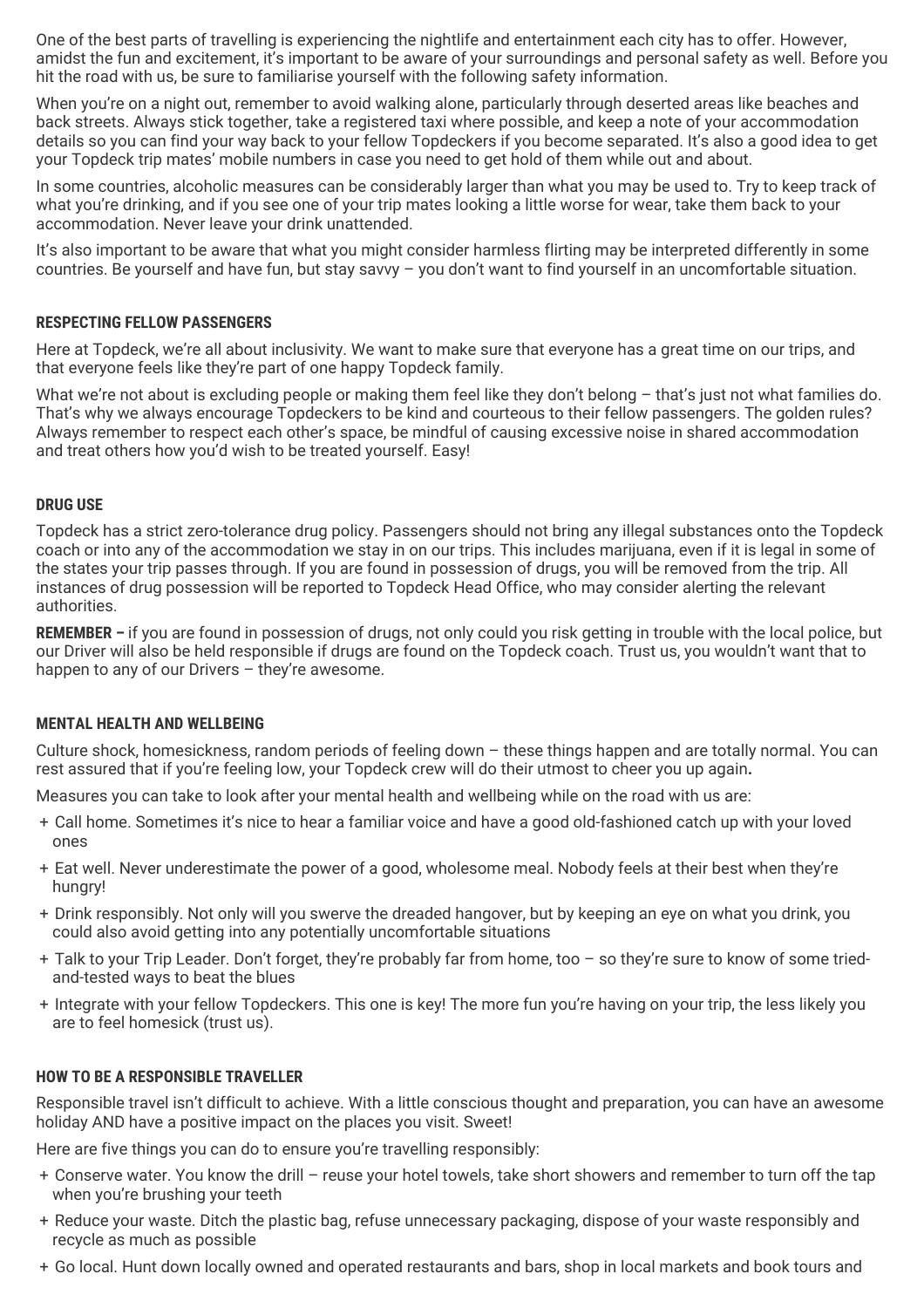activities run by local guides

- + Consider the wildlife. Avoid any attractions that involve closely engaging with wild animals
- + Respect local people and culture. Obeying local laws is a given but also remember to dress and behave in a manner appropriate to the community. Be polite and keep an open mind!

# OTHER INFORMATION

# **INSURANCE**

Before your trip departs, it's compulsory for all passengers to take out comprehensive travel insurance covering cancellation, medical expenses (including repatriation), loss or damage to baggage and personal belongings, money and personal liability.

World Nomads provides comprehensive travel insurance for people from over 140 countries. For more information, visit **[www.topdeck.travel/travel-insurance](http://www.topdeck.travel/travel-insurance)**.

# Passports and Visas

Please make sure your passport is valid for at least six months after the last day of your trip. Some countries will refuse entry if you do not have at least six months validity remaining on your passport after your departure date. Depending on your nationality, you may require a visa to enter certain countries.

It is your responsibility to obtain visas prior to your trip departure. To determine which visas you'll need, you can consult either your own government's website or the government websites of the countries in which you will be travelling.

**PLEASE NOTE:** Some visas can take up to six weeks to acquire, so don't leave it until the last minute. Also, bear in mind that the validity of a visa often runs from its date of issue rather than the date of entry into the country. Please check with the appropriate embassy/embassies prior to departure, as requirements do change periodically.

# WHAT TO BRING

Based on our experience, these items are key. Everyone's different though – so if you want to bring more or less, go for it (as long as you don't exceed your 20kg allowance, that is!)

Heading on our Namaste India trip? Your luggage is capped at 15kg, so maybe leave the hairdryer at home.

- + 1 pair of comfortable walking shoes
- + 1 pair of smart casual shoes
- + 1 pair of thongs/jandals/flip-flops